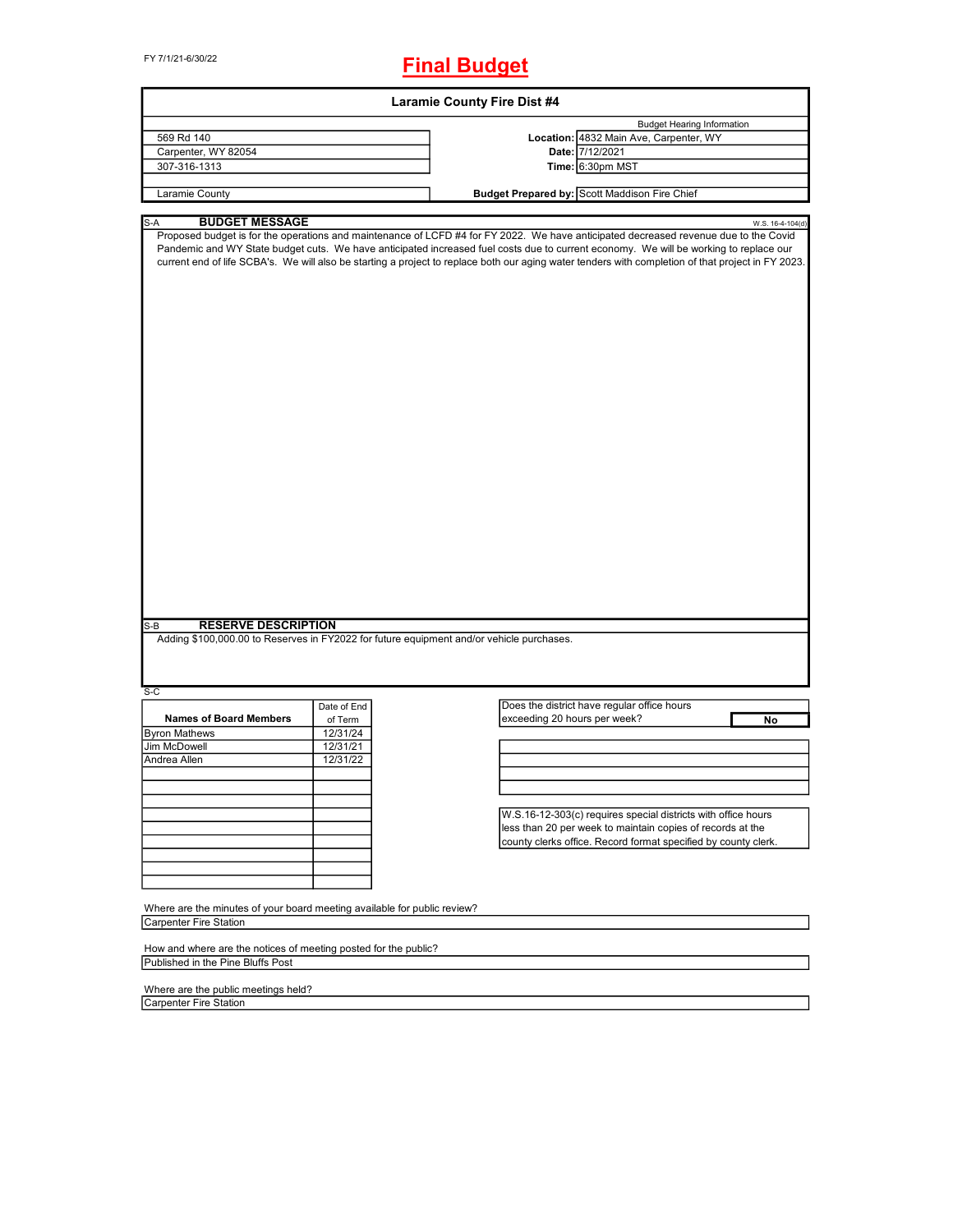### **FINAL BUDGET SUMMARY**

|                | <b>OVERVIEW</b>                                                             | 2019-2020<br>Actual | 2020-2021<br>Estimated | 2021-2022<br>Proposed | Final Approval   |
|----------------|-----------------------------------------------------------------------------|---------------------|------------------------|-----------------------|------------------|
|                |                                                                             |                     |                        |                       |                  |
| $S-1$<br>$S-2$ | <b>Total Budgeted Expenditures</b><br><b>Total Principal to Pay on Debt</b> | \$147,169<br>\$0    | \$182,380<br>\$0       | \$287,723<br>\$0      | \$287,723<br>\$0 |
| $S-3$          | <b>Total Change to Restricted Funds</b>                                     | \$0                 | \$0                    | \$100,000             | \$100,000        |
|                |                                                                             |                     |                        |                       |                  |
| $S-4$          | <b>Total General Fund and Forecasted Revenues Available</b>                 | \$982,852           | \$906.448              | \$1,011,730           | \$1,011,730      |
| $S-5$          | Amount requested from County Commissioners                                  | \$367.287           | \$317,795              | \$287.723             | \$287,723        |
|                |                                                                             |                     |                        |                       |                  |
| $S-6$          | <b>Additional Funding Needed:</b>                                           |                     |                        | \$0                   | \$0              |

|                   | <b>REVENUE SUMMARY</b>                                         | 2019-2020        | 2020-2021        | 2021-2022        | <b>Final Approval</b>       |
|-------------------|----------------------------------------------------------------|------------------|------------------|------------------|-----------------------------|
|                   |                                                                | Actual           | Estimated        | Proposed         |                             |
|                   |                                                                |                  |                  |                  |                             |
| $S-7$             | <b>Operating Revenues</b>                                      | \$0              | \$1              | \$0              | \$0                         |
| $S-8$             | Tax levy (From the County Treasurer)                           | \$367.287        | \$317.795        | \$287,723        | \$287,723                   |
| $S-9$             | <b>Government Support</b>                                      | \$0              | \$0              | \$0              | \$0                         |
| $S-10$            | <b>Grants</b>                                                  | \$24.939         | \$0              | \$0              | \$0                         |
| $S-11$            | Other County Support (Not from Co. Treas.)                     | \$0              | \$0              | \$0<br>\$0       | \$0                         |
| $S-12$            | <b>Miscellaneous</b>                                           | \$2,857<br>\$0   | \$883<br>\$0     | \$0              | \$0<br>\$0                  |
| $S-13$            | <b>Other Forecasted Revenue</b>                                |                  |                  |                  |                             |
| $S-14$            | <b>Total Revenue</b>                                           | \$395,083        | \$318,679        | \$287,723        | \$287,723                   |
| FY 7/1/21-6/30/22 |                                                                |                  |                  |                  | Laramie County Fire Dist #4 |
|                   | <b>EXPENDITURE SUMMARY</b>                                     | 2019-2020        | 2020-2021        | 2021-2022        | Final Approval              |
|                   |                                                                | Actual           | Estimated        | Proposed         |                             |
|                   |                                                                |                  |                  |                  |                             |
| $S-15$            | <b>Capital Outlay</b>                                          | \$69.943         | \$115,381        | \$140.000        | \$140,000                   |
| $S-16$            | <b>Interest and Fees On Debt</b>                               | \$0              | \$0              | \$0              | \$0                         |
| $S-17$            | <b>Administration</b>                                          | \$2,790          | \$2,861          | \$9,223          | \$9,223                     |
| $S-18$            | <b>Operations</b>                                              | \$62,882         | \$53,196         | \$123,000        | \$123,000                   |
| $S-19$            | <b>Indirect Costs</b>                                          | \$11,555         | \$10,942         | \$15,500         | \$15,500                    |
| <b>S-20R</b>      | <b>Expenditures paid by Reserves</b>                           | \$0              | \$0              | \$0              | \$0                         |
| $S-20$            | <b>Total Expenditures</b>                                      | \$147,169        | \$182,380        | \$287,723        | \$287,723                   |
|                   |                                                                | 2019-2020        | 2020-2021        | 2021-2022        |                             |
|                   | <b>DEBT SUMMARY</b>                                            |                  |                  |                  | <b>Final Approval</b>       |
|                   |                                                                |                  |                  |                  |                             |
|                   |                                                                | Actual           | Estimated        | Proposed         |                             |
| $S-21$            | <b>Principal Paid on Debt</b>                                  | \$0              | \$0              | \$0              | \$0                         |
|                   |                                                                |                  |                  |                  |                             |
|                   |                                                                | 2019-2020        | 2020-2021        | 2021-2022        |                             |
|                   | <b>CASH AND INVESTMENTS</b>                                    | Actual           | Estimated        | Proposed         | <b>Final Approval</b>       |
|                   |                                                                |                  |                  |                  |                             |
| $S-22$            | TOTAL GENERAL FUNDS                                            | \$587,769        | \$587,769        | \$724,007        | \$724,007                   |
|                   |                                                                |                  |                  |                  |                             |
|                   | <b>Summary of Reserve Funds</b>                                |                  |                  |                  |                             |
| $S-23$            | <b>Beginning Balance in Reserve Accounts</b>                   |                  |                  |                  |                             |
| $S-24$            | a. Sinking and Debt Service Funds<br>b. Reserves               | \$0              | \$0              | \$0              | \$0                         |
| $S-25$<br>$S-26$  | c. Bond Funds                                                  | \$182,203<br>\$0 | \$182,203<br>\$0 | \$182,203<br>\$0 | \$182.203<br>\$0            |
|                   |                                                                | \$182,203        | \$182,203        |                  | \$182,203                   |
| $S-27$            | Total Reserves (a+b+c)<br>Amount to be added                   |                  |                  | \$182,203        |                             |
| $S-28$            | a. Sinking and Debt Service Funds                              | \$0              | \$0              | \$0              | \$0                         |
| $S-29$            | b. Reserves                                                    | \$0              | \$0              | \$100,000        | \$100,000                   |
| $S-30$            | c. Bond Funds                                                  | \$0              | \$0              | \$0              | \$0                         |
|                   | Total to be added (a+b+c)                                      | \$0              | \$0              | \$100,000        | \$100,000                   |
|                   |                                                                |                  |                  |                  |                             |
| $S-31$            | <b>Subtotal</b>                                                | \$182,203        | \$182,203        | \$282,203        | \$282,203                   |
| $S-32$<br>$S-33$  | Less Total to be spent<br>TOTAL RESERVES AT END OF FISCAL YEAR | \$0<br>\$182,203 | \$0<br>\$182,203 | \$0<br>\$282,203 | \$0<br>\$282,203            |

*Budget Officer / District Official (if not same as "Submitted by")*

Date adopted by Special District

Carpenter, WY 82054 **DISTRICT ADDRESS:** 569 Rd 140 **PREPARED BY:** Scott Maddison Fire Chief

*End of Summary*

**DISTRICT PHONE:** 307-316-1313

1/23/19 *Form approved by Wyoming Department of Audit, Public Funds Division Prepared in compliance with the Uniform Municipal Fiscal Procedures Act (W.S. 16-4-101 through 124) as it applies.*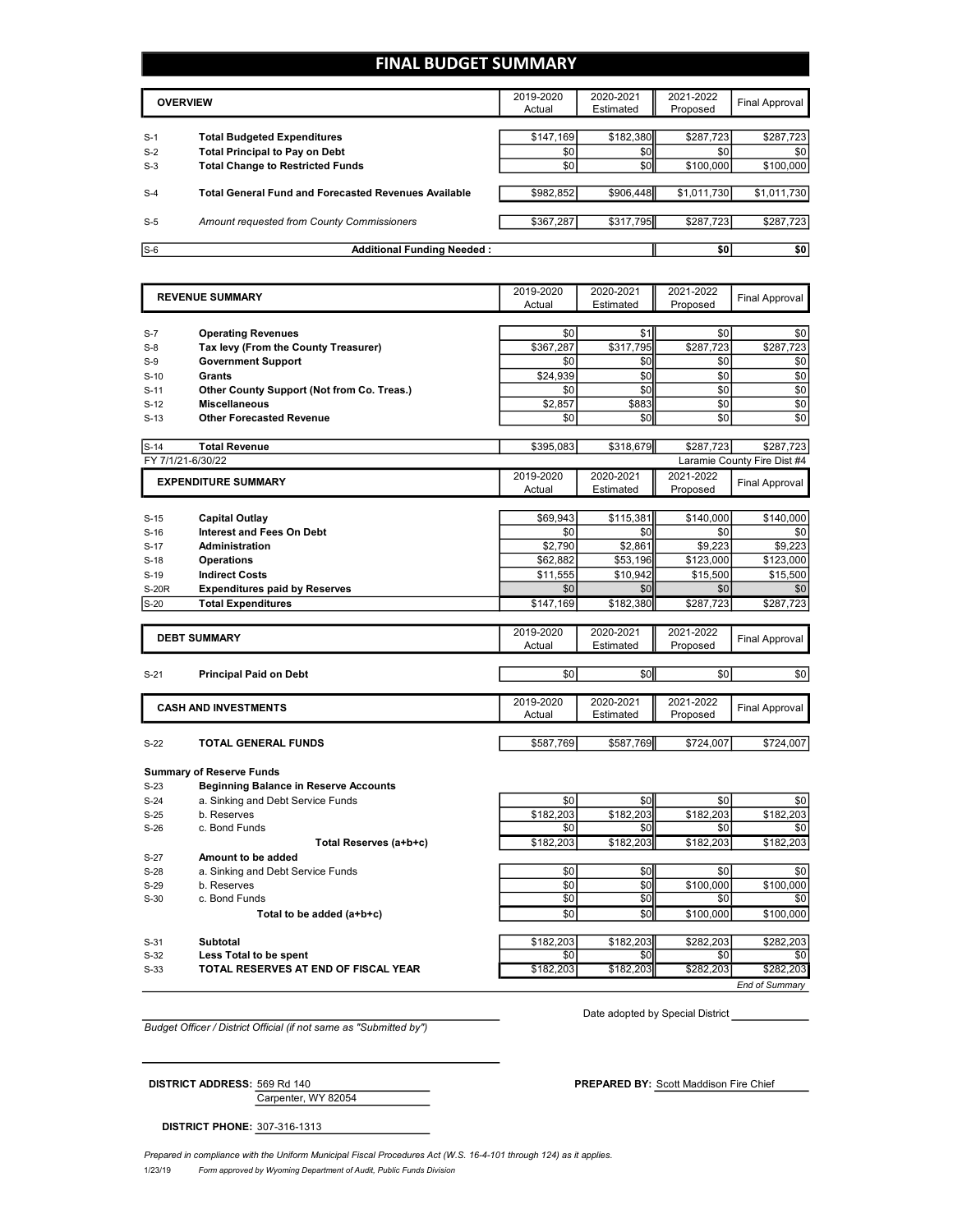|                  | Laramie County Fire Dist #4                         |                  |           |           | <b>FYE</b> | 6/30/2022             |
|------------------|-----------------------------------------------------|------------------|-----------|-----------|------------|-----------------------|
|                  | <b>NAME OF DISTRICT/BOARD</b>                       |                  |           |           |            |                       |
|                  |                                                     |                  |           |           |            |                       |
|                  | PROPERTY TAXES AND ASSESSMENTS                      |                  |           |           |            |                       |
|                  |                                                     |                  |           |           |            |                       |
|                  |                                                     | <b>DOA Chart</b> | 2019-2020 | 2020-2021 | 2021-2022  | <b>Final Approval</b> |
|                  |                                                     | of Accounts      | Actual    | Estimated | Proposed   |                       |
| $R-1$            | <b>Property Taxes and Assessments Received</b>      |                  |           |           |            |                       |
| $R-1.1$          | Tax Levy (From the County Treasurer)                | 4001             | \$367,287 | \$317,795 | \$287,723  | \$287,723             |
| $R-1.2$          | Other County Support (see note on the right)        | 4005             |           |           |            |                       |
|                  |                                                     |                  |           |           |            |                       |
|                  | <b>FORECASTED REVENUE</b>                           |                  |           |           |            |                       |
|                  |                                                     |                  |           |           |            |                       |
|                  |                                                     | <b>DOA Chart</b> | 2019-2020 | 2020-2021 | 2021-2022  |                       |
|                  |                                                     | of Accounts      | Actual    | Estimated | Proposed   | <b>Final Approval</b> |
| $R-2$            | <b>Revenues from Other Governments</b>              |                  |           |           |            |                       |
| $R-2.1$          | State Aid                                           | 4211             |           |           |            |                       |
| $R-2.2$          | Additional County Aid (non-treasurer)               | 4237             |           |           |            |                       |
| $R-2.3$          | City (or Town) Aid                                  | 4237             |           |           |            |                       |
| $R-2.4$          | Other (Specify)                                     | 4237             |           |           |            |                       |
| $R-2.5$          | <b>Total Government Support</b>                     |                  | \$0       | \$0       | \$0        | \$0                   |
| $R-3$            | <b>Operating Revenues</b>                           |                  |           |           |            |                       |
| $R-3.1$          | <b>Customer Charges</b>                             | 4300             |           |           |            |                       |
|                  | R-3.2 Sales of Goods or Services                    | 4300             |           |           |            |                       |
| $R - 3.3$        | <b>Other Assessments</b>                            | 4503             |           | \$1       |            |                       |
| $R-3.4$          | <b>Total Operating Revenues</b>                     |                  | \$0       | \$1       | \$0        | \$0                   |
| $R-4$            | Grants                                              |                  |           |           |            |                       |
| $R-4.1$          | <b>Direct Federal Grants</b>                        | 4201             |           |           |            |                       |
| R-4.2            | Federal Grants thru State Agencies                  | 4201<br>4211     |           |           |            |                       |
| R-4.3            | Grants from State Agencies                          |                  | \$24,939  |           |            |                       |
| $R-4.4$<br>$R-5$ | <b>Total Grants</b><br><b>Miscellaneous Revenue</b> |                  | \$24,939  | \$0       | \$0        | \$0                   |
| $R-5.1$          | Interest                                            | 4501             | \$777     | \$114     |            |                       |
| $R-5.2$          | Other: Specify<br>Donations                         | 4500             | \$2,080   | \$769     |            |                       |
| $R-5.3$          | Other: Additional                                   |                  |           |           |            |                       |
| $R-5.4$          | <b>Total Miscellaneous</b>                          |                  | \$2,857   | \$883     | \$0        | \$0                   |
| $R-5.5$          | <b>Total Forecasted Revenue</b>                     |                  | \$27,796  | \$884     | \$0        | \$0                   |
|                  |                                                     |                  |           |           |            |                       |
| $R-6$            | <b>Other Forecasted Revenue</b>                     |                  |           |           |            |                       |
| $R-6.1$          | a. Other past due as estimated by Co. Treas.        | 4004             |           |           |            |                       |
| $R-6.2$          | b. Other forecasted revenue (specify):              |                  |           |           |            |                       |
| $R-6.3$          |                                                     | 4500             |           |           |            |                       |
| $R-6.4$          |                                                     | 4500             |           |           |            |                       |
| $R-6.5$          |                                                     |                  |           |           |            |                       |
|                  | R-6.6 Total Other Forecasted Revenue (a+b)          |                  | \$0       | \$0       | \$0        | \$0                   |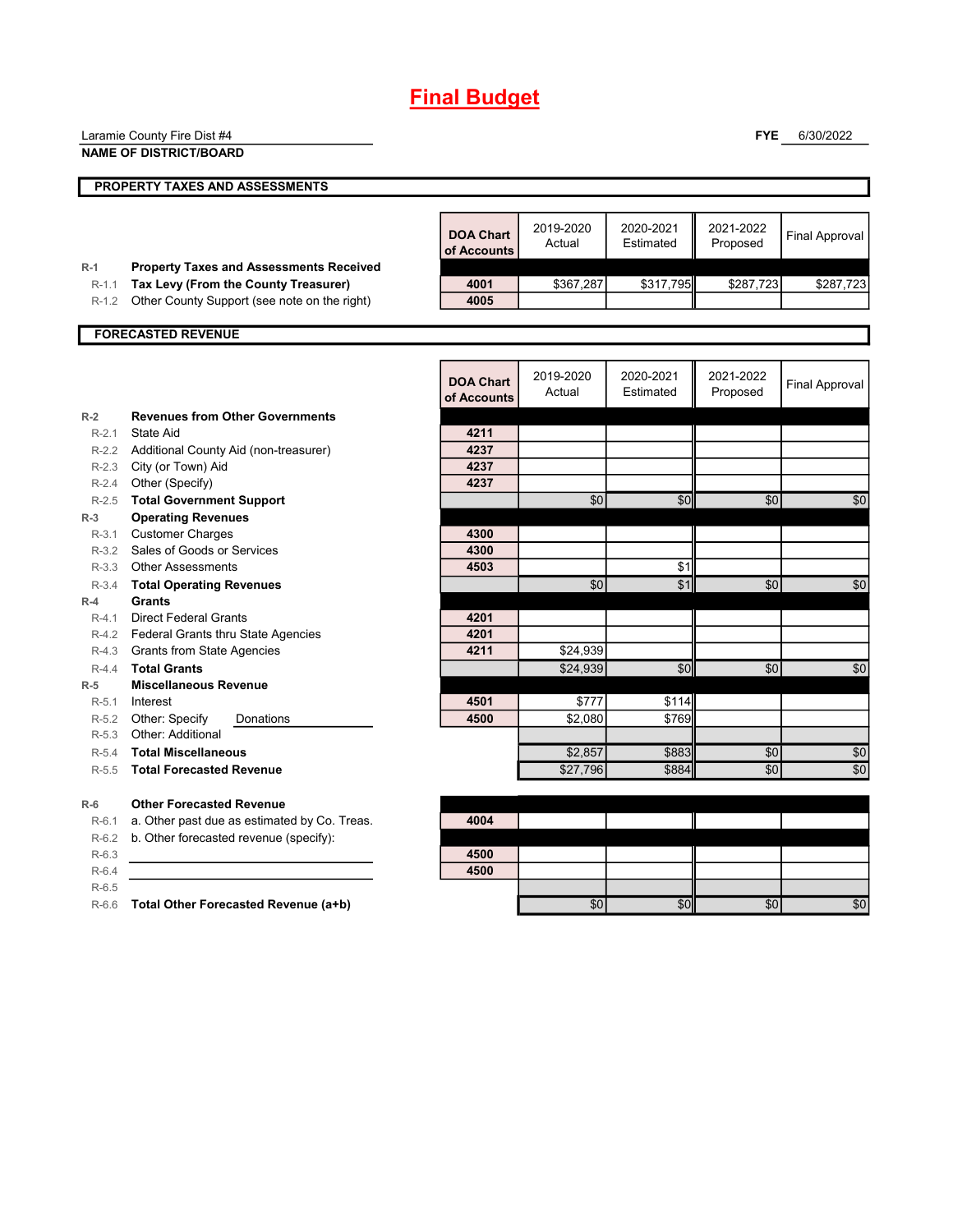#### **NAME OF DISTRICT/BOARD**

#### **CAPITAL OUTLAY BUDGET**

|           |                             | ----------- |          |
|-----------|-----------------------------|-------------|----------|
| $E-1$     | <b>Capital Outlay</b>       |             |          |
| $E-1.1$   | <b>Real Property</b>        | 6201        | \$5,200  |
| $E-1.2$   | Vehicles                    | 6210        |          |
| $E-1.3$   | <b>Office Equipment</b>     | 6211        |          |
| $E - 1.4$ | Other (Specify)             |             |          |
| $E - 1.5$ | Equipment                   | 6200        | \$64.743 |
| $E - 1.6$ |                             | 6200        |          |
| $E-1.7$   |                             |             |          |
| $E - 1.8$ | <b>TOTAL CAPITAL OUTLAY</b> |             | \$69.943 |
|           |                             |             |          |

|         |                             | <b>DOA Chart</b><br>of Accounts | 2019-2020<br>Actual | 2020-2021<br>Estimated | 2021-2022<br>Proposed | Final Approval |
|---------|-----------------------------|---------------------------------|---------------------|------------------------|-----------------------|----------------|
|         | <b>Capital Outlay</b>       |                                 |                     |                        |                       |                |
| $E-1.1$ | Real Property               | 6201                            | \$5,200             |                        |                       |                |
| $E-1.2$ | Vehicles                    | 6210                            |                     | \$113,495              | \$75,000              | \$75,000       |
| $E-1.3$ | Office Equipment            | 6211                            |                     |                        |                       |                |
| $E-1.4$ | Other (Specify)             |                                 |                     |                        |                       |                |
| $E-1.5$ | Equipment                   | 6200                            | \$64,743            | \$1,886                | \$65,000              | \$65,000       |
| $E-1.6$ |                             | 6200                            |                     |                        |                       |                |
| $E-1.7$ |                             |                                 |                     |                        |                       |                |
| $E-1.8$ | <b>TOTAL CAPITAL OUTLAY</b> |                                 | \$69,943            | \$115,381              | \$140,000             | \$140,000      |
|         |                             |                                 |                     |                        |                       |                |

#### **ADMINISTRATION BUDGET**

|           |                                      | <b>DOA Chart</b><br>of Accounts | 2019-2020<br>Actual | 2020-2021<br>Estimated | 2021-2022<br>Proposed | <b>Final Approval</b> |
|-----------|--------------------------------------|---------------------------------|---------------------|------------------------|-----------------------|-----------------------|
| $E-2$     | <b>Personnel Services</b>            |                                 |                     |                        |                       |                       |
| $E - 2.1$ | Administrator                        | 7002                            |                     |                        |                       |                       |
| $E-2.2$   | Secretary                            | 7003                            |                     |                        | \$500                 | \$500                 |
| $E-2.3$   | Clerical                             | 7004                            |                     |                        | \$150                 | \$150                 |
| $E - 2.4$ | Other (Specify)                      |                                 |                     |                        |                       |                       |
| $E - 2.5$ |                                      | 7005                            |                     |                        |                       |                       |
| $E-2.6$   |                                      | 7005                            |                     |                        |                       |                       |
| $E - 2.7$ |                                      |                                 |                     |                        |                       |                       |
| $E-3$     | <b>Board Expenses</b>                |                                 |                     |                        |                       |                       |
| $E - 3.1$ | Travel                               | 7011                            |                     |                        |                       |                       |
| $E - 3.2$ | Mileage                              | 7012                            |                     |                        |                       |                       |
| $E - 3.3$ | Other (Specify)                      |                                 |                     |                        |                       |                       |
| $E - 3.4$ |                                      | 7013                            |                     |                        |                       |                       |
| $E - 3.5$ |                                      | 7013                            |                     |                        |                       |                       |
| $E - 3.6$ |                                      |                                 |                     |                        |                       |                       |
| $E-4$     | <b>Contractual Services</b>          |                                 |                     |                        |                       |                       |
| $E - 4.1$ | Legal                                | 7021                            |                     |                        |                       |                       |
| $E-4.2$   | Accounting/Auditing                  | 7022                            | \$1,999             | \$1,755                | \$2,500               | \$2,500               |
| $E-4.3$   | Other (Specify)                      |                                 |                     |                        |                       |                       |
| $E-4.4$   |                                      | 7023                            |                     |                        |                       |                       |
| $E-4.5$   |                                      | 7023                            |                     |                        |                       |                       |
| $E-4.6$   |                                      |                                 |                     |                        |                       |                       |
| $E-5$     | <b>Other Administrative Expenses</b> |                                 |                     |                        |                       |                       |
| $E - 5.1$ | Office Supplies                      | 7031                            | \$565               | \$1,016                | \$800                 | \$800                 |
| $E-5.2$   | Office equipment, rent & repair      | 7032                            |                     |                        | \$5,000               | \$5,000               |
| $E - 5.3$ | Education                            | 7033                            |                     |                        |                       |                       |
| $E - 5.4$ | Registrations                        | 7034                            |                     |                        |                       |                       |
| $E-5.5$   | Other (Specify)                      |                                 |                     |                        |                       |                       |
| $E-5.6$   | Advertising/Legal Notices            | 7035                            | \$72                | \$28                   | \$73                  | \$73                  |
| $E - 5.7$ | <b>Bank Fees</b>                     | 7035                            | \$154               | \$62                   | \$200                 | \$200                 |
| $E - 5.8$ |                                      |                                 |                     |                        |                       |                       |
| $E-6$     | <b>TOTAL ADMINISTRATION</b>          |                                 | \$2,790             | \$2,861                | \$9,223               | \$9,223               |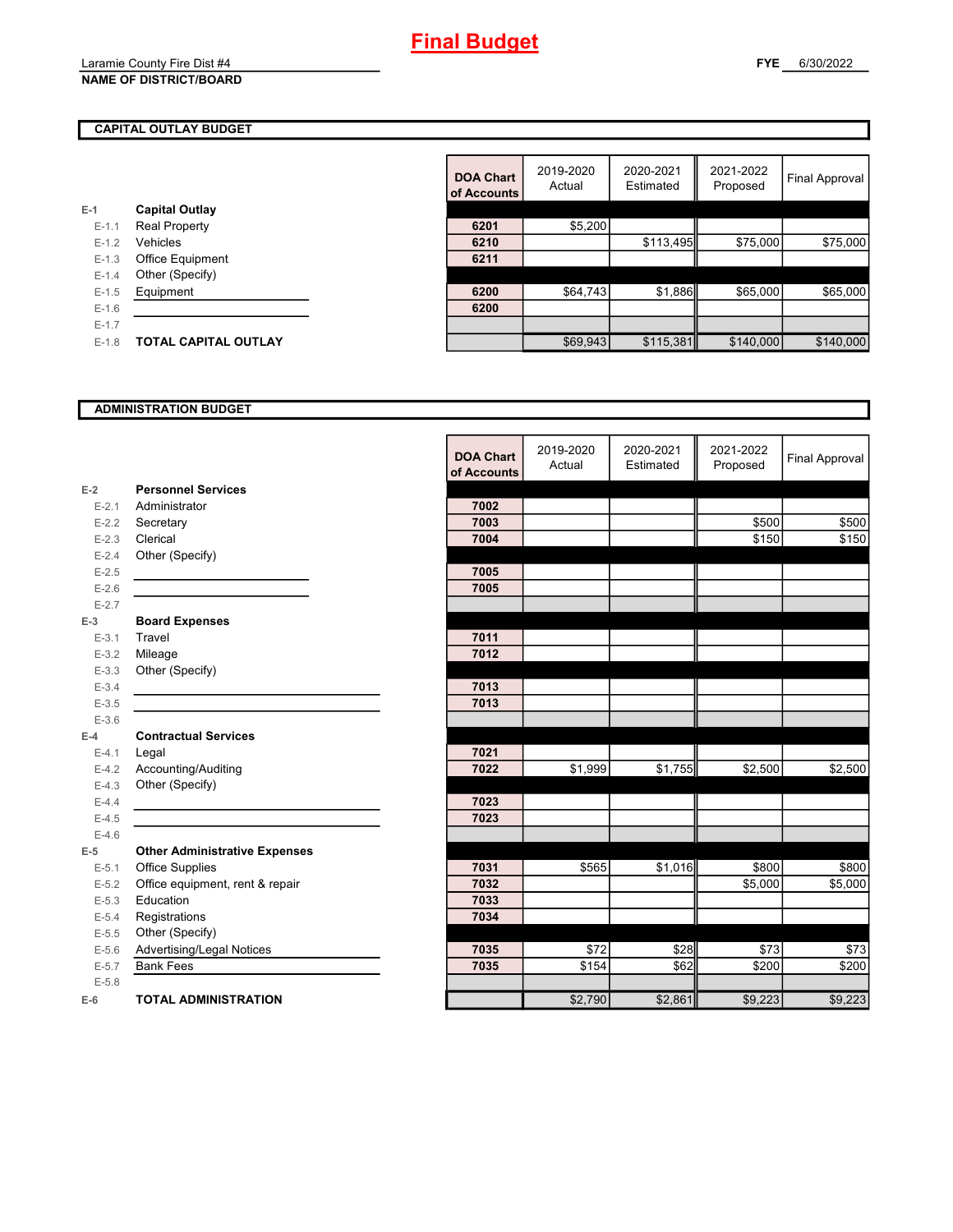Laramie County Fire Dist #4

#### **OPERATIONS BUDGET**

|           |                                        | <b>DOA Chart</b><br>of Accounts | 2019-2020<br>Actual | 2020-2021<br>Estimated | 2021-2022<br>Proposed | Final Approval       |
|-----------|----------------------------------------|---------------------------------|---------------------|------------------------|-----------------------|----------------------|
| $E-7$     | <b>Personnel Services</b>              |                                 |                     |                        |                       |                      |
| $E - 7.1$ | Wages--Operations                      | 7202                            |                     |                        |                       |                      |
| $E - 7.2$ | Service Contracts                      | 7203                            |                     |                        |                       |                      |
| $E - 7.3$ | Other (Specify)                        |                                 |                     |                        |                       |                      |
| $E - 7.4$ | Training                               | 7204                            | \$5,527             | \$48                   | \$15,000              | $\overline{$}15,000$ |
| $E - 7.5$ | Awards                                 | 7204                            | \$3,516             | \$4,488                | \$5,000               | \$5,000              |
| $E - 7.6$ | see additional details                 |                                 |                     |                        | \$5,000               | \$5,000              |
| $E-8$     | <b>Travel</b>                          |                                 |                     |                        |                       |                      |
| $E-8.1$   | Mileage                                | 7211                            |                     | \$119                  | \$2.000               | \$2.000              |
| $E-8.2$   | Other (Specify)                        |                                 |                     |                        |                       |                      |
| $E-8.3$   |                                        | 7212                            |                     |                        |                       |                      |
| $E-8.4$   |                                        | 7212                            |                     |                        |                       |                      |
| $E - 8.5$ |                                        |                                 |                     |                        |                       |                      |
| $E-9$     | <b>Operating supplies (List)</b>       |                                 |                     |                        |                       |                      |
| $E-9.1$   | Equipment Repairs/Maintenance          | 7220                            | \$2,034             | \$4,108                | \$8,500               | \$8,500              |
| $E-9.2$   | Fuel                                   | 7220                            | \$6,286             | \$2,449                | \$7,500               | \$7,500              |
| $E-9.3$   | <b>Station Supplies</b>                | 7220                            | \$1,983             | \$2,322                | \$10,000              | \$10,000             |
| $E-9.4$   | Vehicle Repairs/Maintenance            | 7220                            | \$20,008            | \$23,152               | \$40,000              | \$40,000             |
| $E-9.5$   |                                        |                                 |                     |                        |                       |                      |
| E-10      | <b>Program Services (List)</b>         |                                 |                     |                        |                       |                      |
| $E-10.1$  |                                        | 7230                            |                     |                        |                       |                      |
| $E-10.2$  |                                        | 7230                            |                     |                        |                       |                      |
| $E-10.3$  |                                        | 7230                            |                     |                        |                       |                      |
| $E-10.4$  |                                        | 7230                            |                     |                        |                       |                      |
| $E-10.5$  |                                        |                                 |                     |                        |                       |                      |
| E-11      | <b>Contractual Arrangements (List)</b> |                                 |                     |                        |                       |                      |
| $E-11.1$  |                                        | 7400                            |                     |                        |                       |                      |
| $E-11.2$  |                                        | 7400                            |                     |                        |                       |                      |
| $E-11.3$  |                                        | 7400                            |                     |                        |                       |                      |
| $E-11.4$  |                                        | 7400                            |                     |                        |                       |                      |
| $E-11.5$  |                                        |                                 |                     |                        |                       |                      |
| $E-12$    | <b>Other operations (Specify)</b>      |                                 |                     |                        |                       |                      |
| $E-12.1$  | <b>Building &amp; Grounds</b>          | 7450                            | \$2,253             | \$2,911                | \$5,500               | \$5,500              |
| $E-12.2$  | Utilities/Telephone/Internet           | 7450                            | \$19,890            | \$12,919               | \$22,000              | \$22,000             |
| $E-12.3$  | Dues/Subscriptions/Memberships         | 7450                            | \$1,385             | \$680                  | \$2,500               | \$2,500              |
| $E-12.4$  |                                        | 7450                            |                     |                        |                       |                      |
| $E-12.5$  |                                        |                                 |                     |                        |                       |                      |
| $E-13$    | <b>TOTAL OPERATIONS</b>                |                                 | \$62,882            | \$53,196               | \$123,000             | \$123,000            |
|           |                                        |                                 |                     |                        |                       |                      |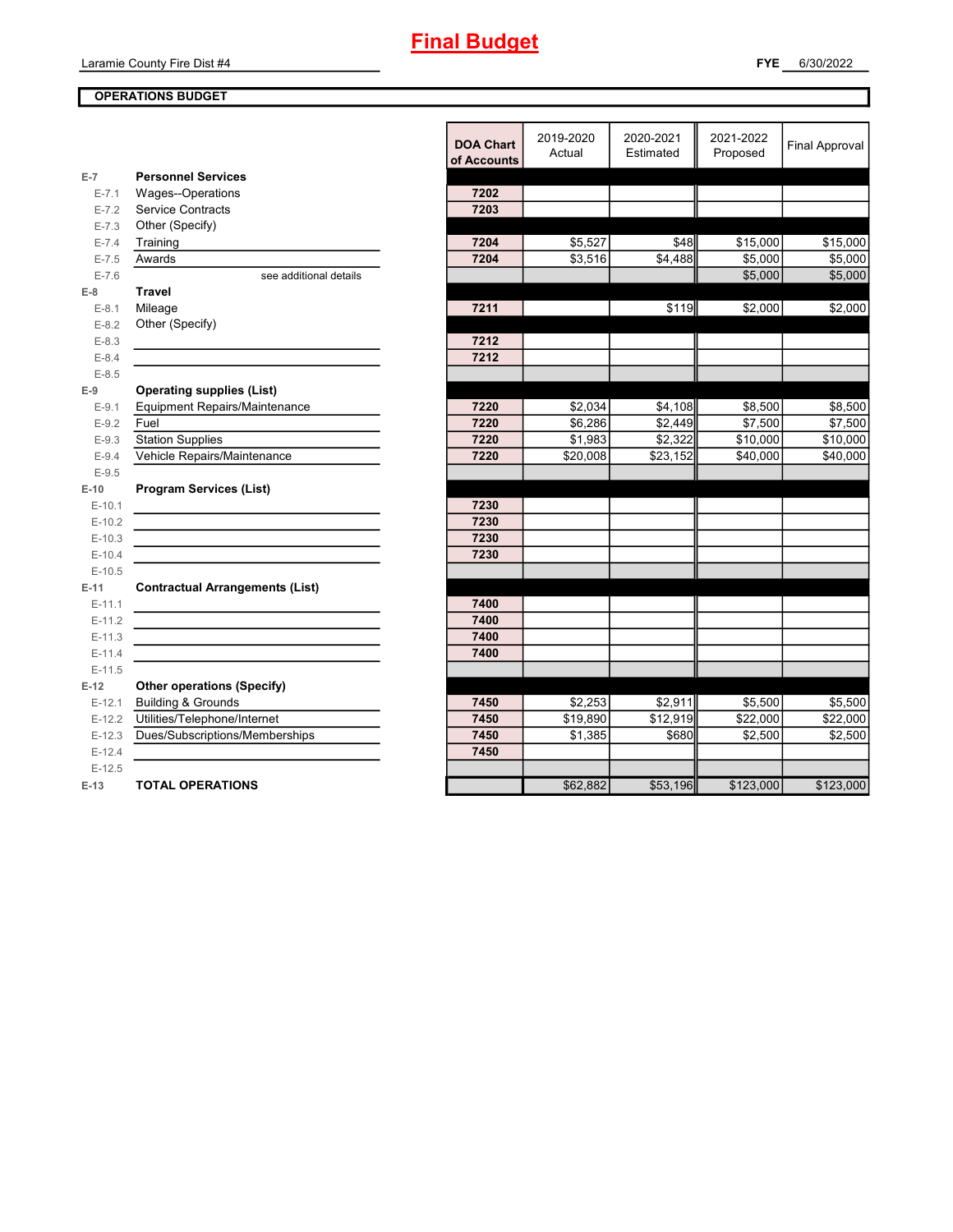#### **INDIRECT COSTS BUDGET**

|          |                              | <b>DOA Chart</b><br>of Accounts | 2019-2020<br>Actual | 2020-2021<br>Estimated | 2021-2022<br>Proposed | <b>Final Approval</b> |
|----------|------------------------------|---------------------------------|---------------------|------------------------|-----------------------|-----------------------|
| $E-14$   | Insurance                    |                                 |                     |                        |                       |                       |
| $E-14.1$ | Liability                    | 7502                            | \$5,538             | \$5,578                | \$6,000               | \$6,000               |
| $E-14.2$ | Buildings and vehicles       | 7503                            |                     |                        |                       |                       |
| $E-14.3$ | Equipment                    | 7504                            |                     |                        |                       |                       |
| $E-14.4$ | Other (Specify)              |                                 |                     |                        |                       |                       |
| $E-14.5$ |                              | 7505                            |                     |                        |                       |                       |
| $E-14.6$ |                              | 7505                            |                     |                        |                       |                       |
| $E-14.7$ |                              |                                 |                     |                        |                       |                       |
| $E-15$   | Indirect payroll costs:      |                                 |                     |                        |                       |                       |
| $E-15.1$ | FICA (Social Security) taxes | 7511                            |                     |                        |                       |                       |
| $E-15.2$ | <b>Workers Compensation</b>  | 7512                            | \$2,882             | \$1,886                | \$5,000               | \$5,000               |
| $E-15.3$ | <b>Unemployment Taxes</b>    | 7513                            |                     |                        |                       |                       |
| $E-15.4$ | Retirement                   | 7514                            | \$2,160             | \$2,494                | \$3,500               | \$3,500               |
| $E-15.5$ | <b>Health Insurance</b>      | 7515                            |                     |                        |                       |                       |
| $E-15.6$ | Other (Specify)              |                                 |                     |                        |                       |                       |
| $E-15.7$ | Life Insurance               | 7516                            | \$975               | \$984                  | \$1,000               | \$1,000               |
| $E-15.8$ |                              | 7516                            |                     |                        |                       |                       |
| $E-15.9$ |                              |                                 |                     |                        |                       |                       |
|          |                              |                                 |                     |                        |                       |                       |
| $E-17$   | <b>TOTAL INDIRECT COSTS</b>  |                                 | \$11,555            | \$10,942               | \$15,500              | \$15,500              |

### **DEBT SERVICE BUDGET**

| <b>DOA Chart</b><br>of Accounts | 2019-2020<br>Actual | 2020-2021<br>Estimated | 2021-2022<br>Proposed | Final Approval |
|---------------------------------|---------------------|------------------------|-----------------------|----------------|
|                                 |                     |                        |                       |                |
| 6401                            |                     |                        |                       |                |
| 6410                            |                     |                        |                       |                |
| 6420                            |                     |                        |                       |                |
|                                 | \$0                 |                        | \$C                   | \$0            |

D-1.1 **Principal** 

D-1.2 **Interest** 

D-1.3 **Fees** 

**D-2 TOTAL DEBT SERVICE**